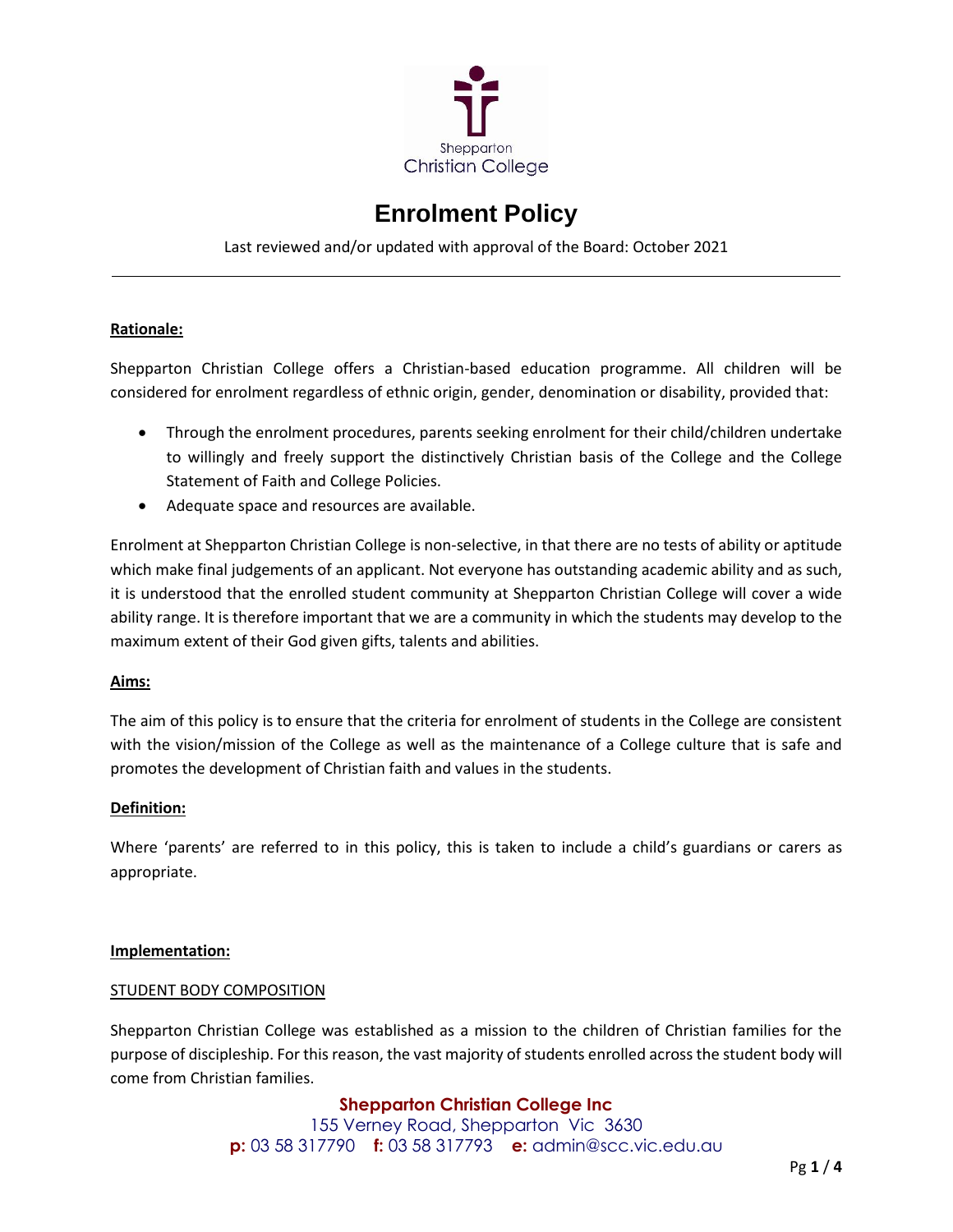#### ELIGIBILITY FOR ENROLMENT

The Principal will determine the eligibility of an applicant to attend Shepparton Christian College on the basis of the following criteria/minimum requirements:

Parents and students must:

- Accept the Statement of Faith.
- Support the Christian Ethos and Mission/Vision of Shepparton Christian College
- Either identify themselves as Christians (with a supporting reference from the family's pastor/minister), or be prepared to express an unambiguous desire for Christian schooling which includes an overt Christian spirituality and teaching from a Biblical Christian worldview aligned with the College's Statement of Faith.
- Agree to comply with the College policies and requirements.

# ALLOCATION OF POSITIONS

Priority of enrolment will be given to Christian families. The establishment of this priority facilitates the achievement of a clear majority of Christian families in the student body.

The following criteria is used to help prioritise enrolment places at Shepparton Christian College:

- A sibling of a current school family.
- A child of a staff member.
- Children of families/carers where one or more parent actively/regularly attend a Protestant Church.
- Children of families/carers where one or more parent actively/regularly attend a Catholic or Orthodox Christian Church.
- Children of families/carers where one or more parent is a Christian, connected with a Christian Church, but does not regularly attend Church.
- With consideration for the requirement to keep the student body majority practising Christian, Children of other families may be considered with consideration of the following factors:
	- o the emerging faith of a child, or
	- $\circ$  the stage on the faith journey towards a relationship with Christ of one or both of the parents, or
	- o the impact of a close relative on the faith of the child, or
	- $\circ$  other factors that the Principal determines as indicative that the students and family would benefit from, and be supportive of, a Christian education actively focussing on discipleship of young people
- Special circumstances as approved by the Principal or Board.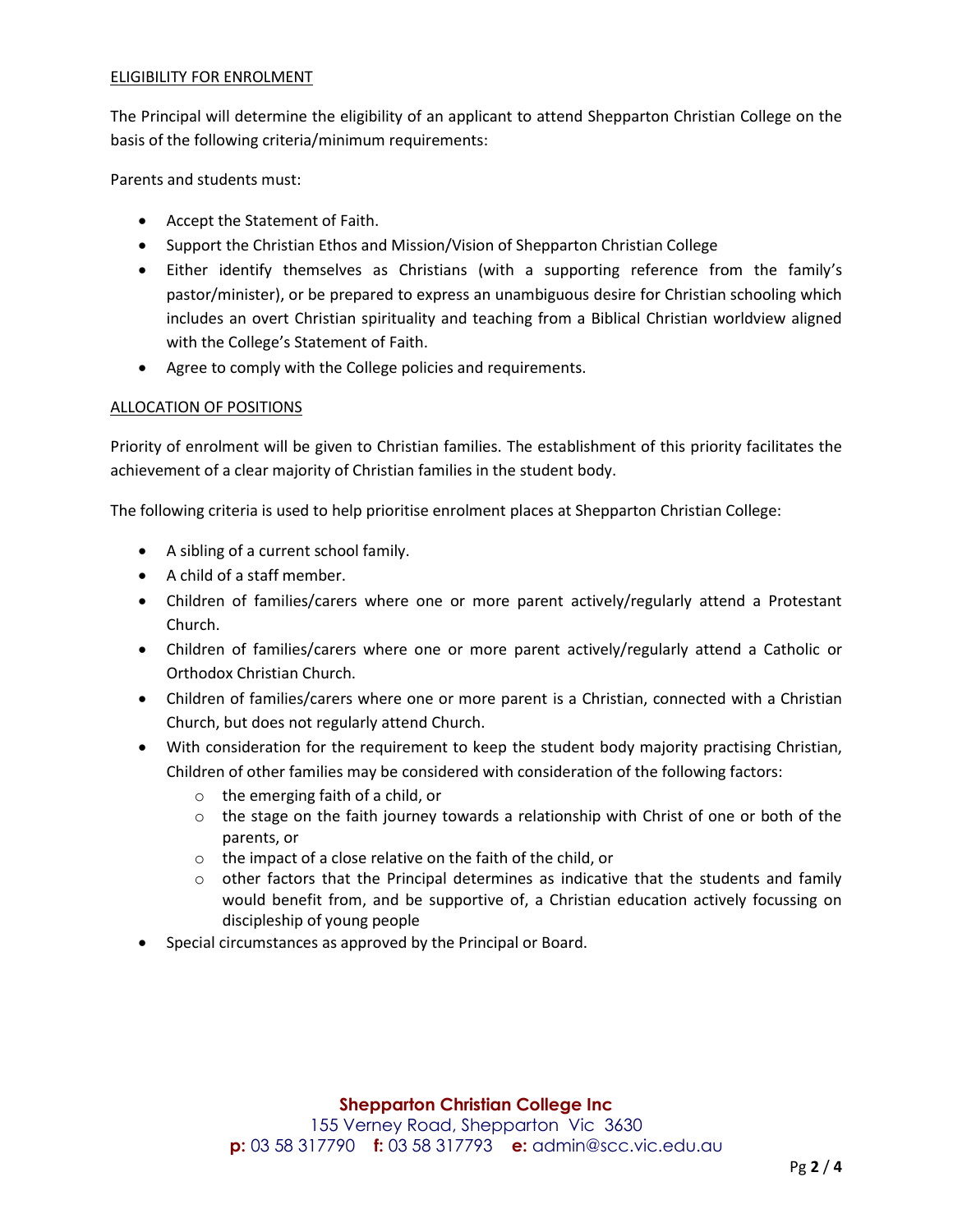# TERMINATION OF ENROLMENT

Parents are required to give one term's notice of withdrawal or pay one term's fees in lieu of notice as a reasonable pre-estimate of the costs to the College. Library books and other outstanding items issued to a student and not returned will be billed to the family account.

The Principal is entitled to decline the continued enrolment of a student if the conditions of the enrolment are deemed to have been breached in any way. Such circumstances include, but are not limited to:

- Persistent failure of the family/student to meet conditions of enrolment. Such conditions might be:
	- o Non-compliance to College Policies and Procedures.
	- o Failure to pay College fees or meet financial agreements.
	- o Persistent failure of the student to respond to disciplinary procedures.
	- $\circ$  Gross misconduct on the part of the student and/or parent(s) in relation to the College (including students, staff, community and reputation of our College).
	- $\circ$  Lack of parent cooperation (including not responding to attempts to deal with problems or issues).
- The inability of the College to meet the student's needs without seriously disadvantaging other students.

Termination of enrolment will be at the discretion of the Principal and will only take place after consultation with the parents has occurred in an attempt to resolve the situation.

# MINIMUM AGE FOR ENROLMENT

Students enrolling at our school as part of a Foundation (Prep) intake will be required to provide proof of age (indicating that they have turned 5 years of age by the 30th April of that year) and an immunisation certificate. In regards to the minimum age, at the Principal's discretion, if a child is close to the cut off age, and after assessment by the Primary Coordinator, an enrolment outside of the cut off age may be considered.

A child who is less than the minimum age of entry for Victorian schools but has transferred from an interstate school is eligible for enrolment. Evidence of age and full-time enrolment at the interstate school must be provided.

# **Shepparton Christian College Inc**

155 Verney Road, Shepparton Vic 3630 **p:** 03 58 317790 **f:** 03 58 317793 **e:** admin@scc.vic.edu.au